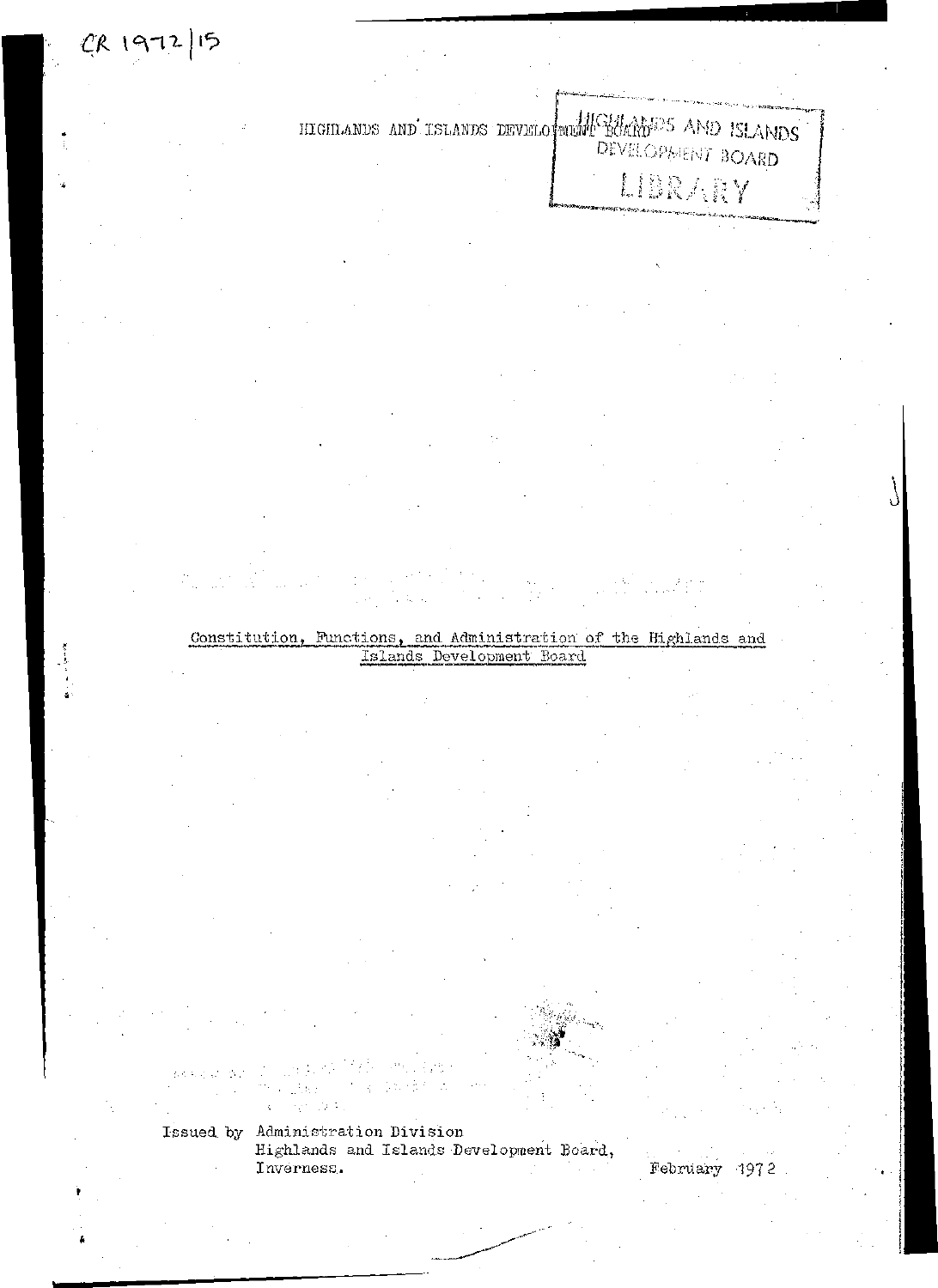## Constitution, Functions and Administration of the Highlands and<br>Islands Development Board

### ESTABLISHMENT. OF THE BOARD

- The Board was established under the Highlands and Islands Development (Scotland) Act 1965. The Board took office on 1st November 1965.
	- The Board was set up to assist the people of the Highlands and Islands to improve their economic and social conditions and to enable the region to play a more effective part in the economic and social development of the nation. The Board's general function is to prepare, concert, promote, assist and undertake measures for the economic and social development of the Highlands and Islands, (i.e. the counties of Argyll, Caithness, Inverness, Orkney, Ross and Cromarty, Sutherland and Zetland). The Board's area may be extended by Statutory Instrument.

### BOARD'S DUTIES :

3. The Board was charged with the following specific duties:

- (a) to keep under review all matters relating to the economic and social well-being and development of the Highlands and Islands;
- (b) after consultation with such local authorities and other bodies as appear to the Board to have an . interest, from time to time to prepare and submit to the Secretary of State for his approval proposals, whether general or specific in character, for the economic and social development of the Highlands and Islands or any part thereof;
- (c) to concert, promote, assist or undertake measures to implement any proposals so approved;
- (d) to advise the Secretary of State on such matters relating to their functions as he may refer to the Board or as the Board may think fit;

Section  $3(1)$ )  $(a), (b), (c),$  $(d), (e)$ 

Section 1(1)

 $2.$ 

Section  $1(2)$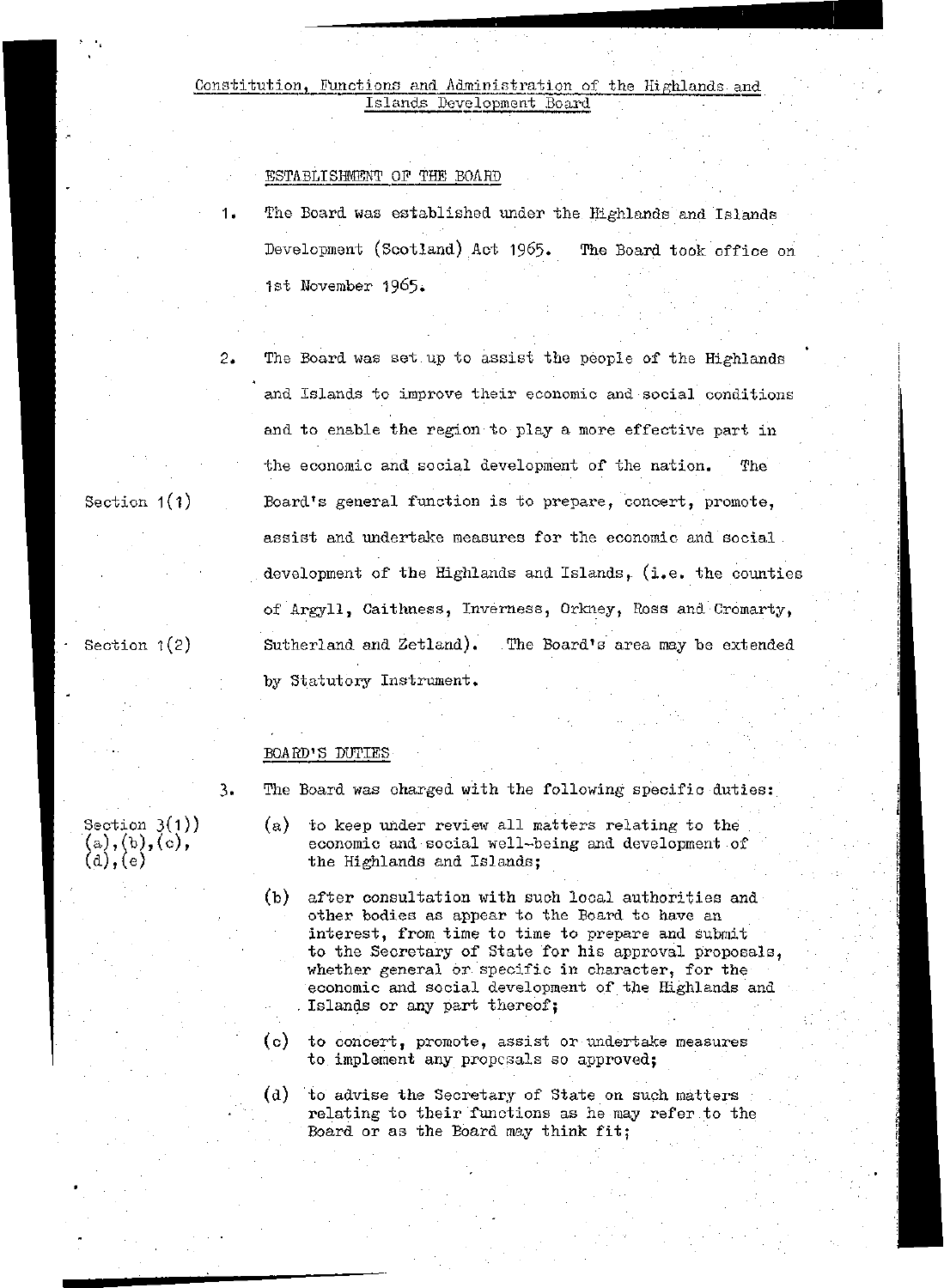(e) as soon as possible after the end of each calendar year to make to the Secretary of State a report as respects that year on the exercise and performance of their functions under this Act; such report shall set out any directions given to the Board under section  $2(1)$  of this Act, a summary of any proposals submitted to the Secretary of State under paragraph (b) of this subsection, and, where he has refused to approve any such proposals. a summary of his reasons for so refusing, but shall not disclose any such information as it is referred to in section  $12(1)$  of this Act without the consent referred to in that subsection.

Section 4

Section  $3(4)$  4. In carrying out these functions the Board must have regard to the desirability of preserving the beauty of the scenery in the Highlands and Islands.

### BOARD'S POWERS

(1) Land  $5.$ 

> With the approval of the Secretary of State, the Board can acquire land by agreement or if so authorised by the Secretary of State, the Board can acquire land compulsorily. Any land acquired can .be held and managed by the Board and, with the approval of the Secretary of State, disposed of or otherwise dealt with.

### (2) Buildings

The Board may:

- Section 5(1)
- (a) erect building or other structures and carry out works or other operations on land;
- (b) provide equipment and services on or in connection with land;
- (c) hold, manage, maintain, hire, let or otherwise dispose of such works, equipment or services.:

### $(3)$  Business

Section 6

With the approval of the Secretary of State and the Treasury, the Board can acquire and carry on or set up and carry on, either directly or through an agent, any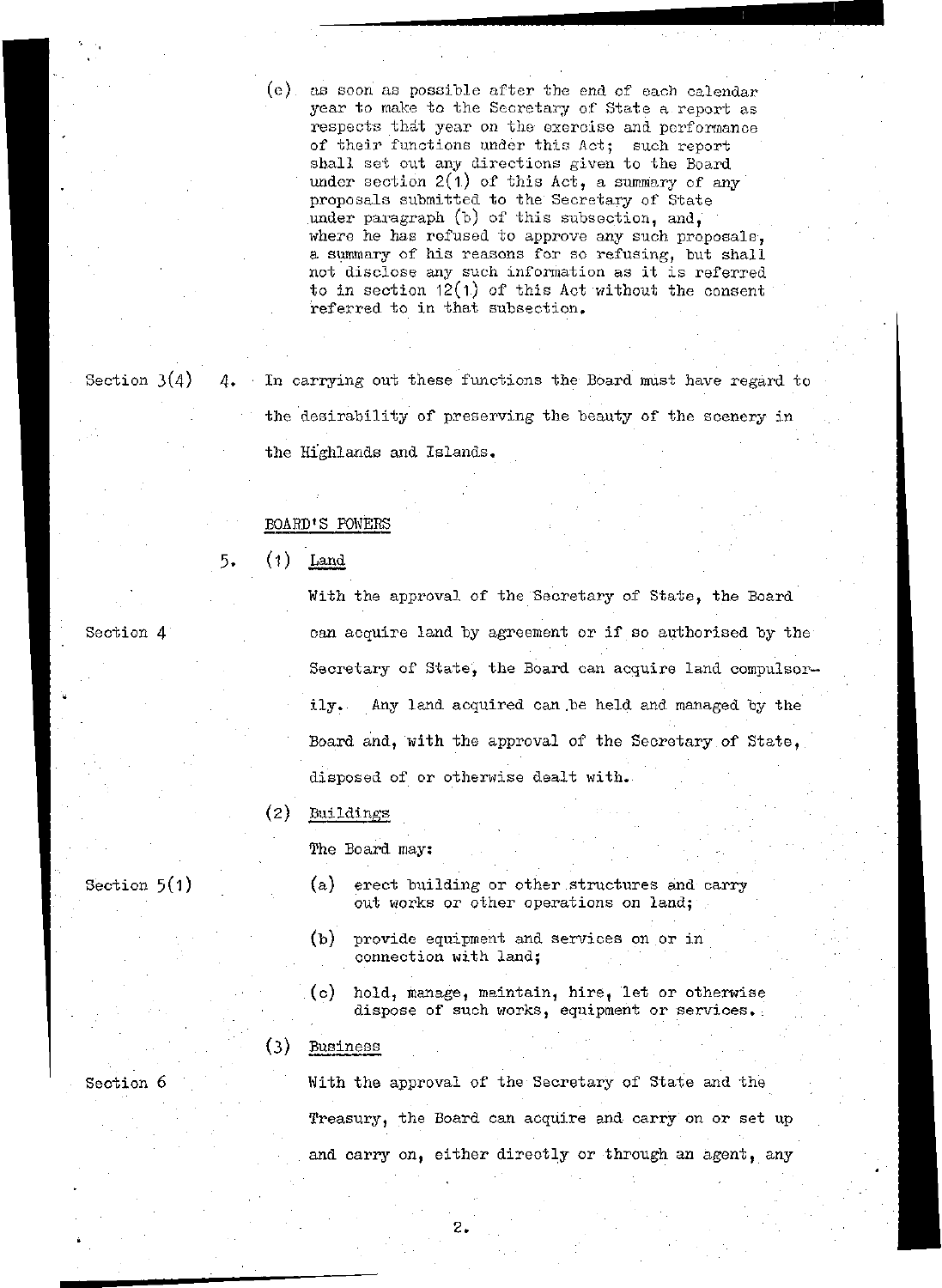business or undertaking which in the Board's'opinion will contribute to the economic and social development of the Highlands and Islands. Subject to approval from the Secretary of State and the Treasury, the Board can dispose of any such business or undertaking. On 26th July 1968, the Principal Act was extended by the Highlands and Islands Development (Scotland) Act 1968 to give the Board power, subject to the approval of the Secretary of State and the Treasury:

Section 1 -1968 Act

Section 8

- (a) to form or promote, or join with any other person in forming or promoting a company;
- (b) to subscribe for or (with the consent of the company concerned) otherwise to acquire by agreement the shares or stock or any part of the shares or stock of a company;
- (c) to hold any shares of stock so acquired;
- (d) to dispose of the whole or any part of any holding of shares or stock so acquired.

### (4) Advisory and Other Services

The Board is empowered to provide or assist in the provision of advisory, training, management, technical, accountancy and other services to persons engaged in or proposing to engage in business in the Highlands and Islands. And also to promote or assist in the promotion of publicity relating to the Highlands and Islands or to the functions of the Board; and generally to engage in such other activities for the introduction, operation or development of industrial, commercial and other enterprises in the • Highlands and Islands.

### (5) Grants and Loans

Under arrangements approved by the Secretary of State and the Treasury, the Board is empowered to give financial assistance by way of grant or loan, or partly by grant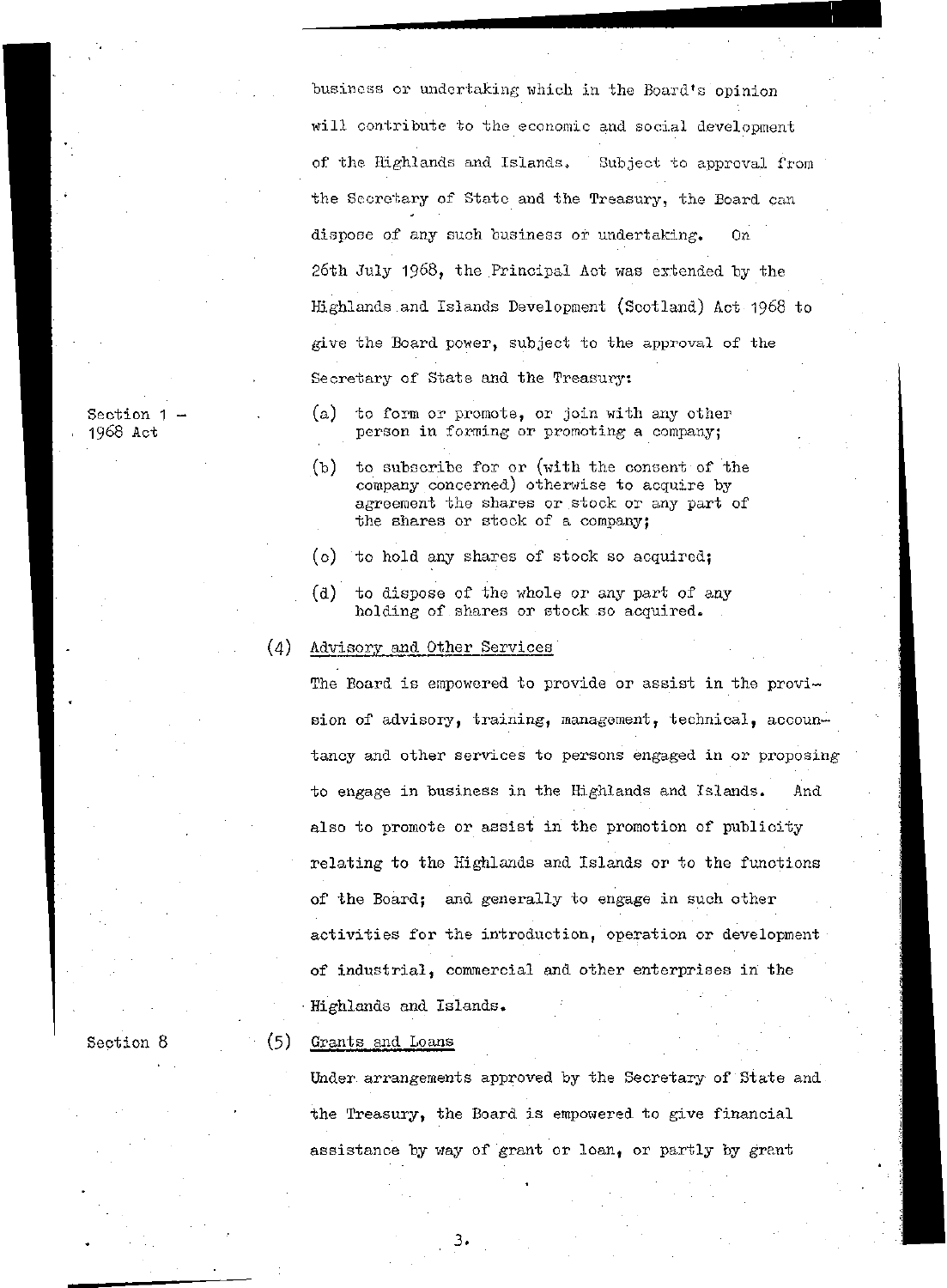and partly by loan, to any person carrying on or proposing to carry on' any activity which will contribute to the economic or social development of the region. Under the 1968 Act, assistance to businesses may also take the form of equity.

#### (6) Other Powers

The Board has a number of ancillary powers the most important of which are the right to carry out or commission, the carrying out of enquiries, investigations or researches which are deemed necessary for the execution of their general functions; and the power to enter on land in order to survey it for purposes in connection with the exercise of their statutory functions.

### THE BOARD'S GRANTS AND LOANS SCHEME

6. On taking office in 1965, one of the Board's first moves was to take advantage of the power to give financial assistance by agreeing a grants and loans scheme with the Scottish Office and Treasury, to which the Secretary of State gave his approval in December 1965. Up to 31st December 1971, 2,855 applications had been received; 1,812 had been approved;  $407$  rejected and 571 withdrawn. The amount of assistance approved was  $$0.2$  million ( $$6.2$  million loan and £4.0 million grant). The private investment at £11. 3 million matched that of the Board's.

### THE BOARD'S RELATIONSHIP WITH GOVERNMENT DEPARTMENTS AND AGENCIES, AMD OTHER BODIES WORKING IN THE HIGHLANDS AND ISLANDS

7. As a statutory body, the Board is responsible to the Government through the Secretary of State for Scotland. Since November 1968 departmental responsibility. for the Board has been exercised by S.D.D. (previously D.A.F.S.). The Board's grant-

Section 2 1968 Act

Section 9

Section 10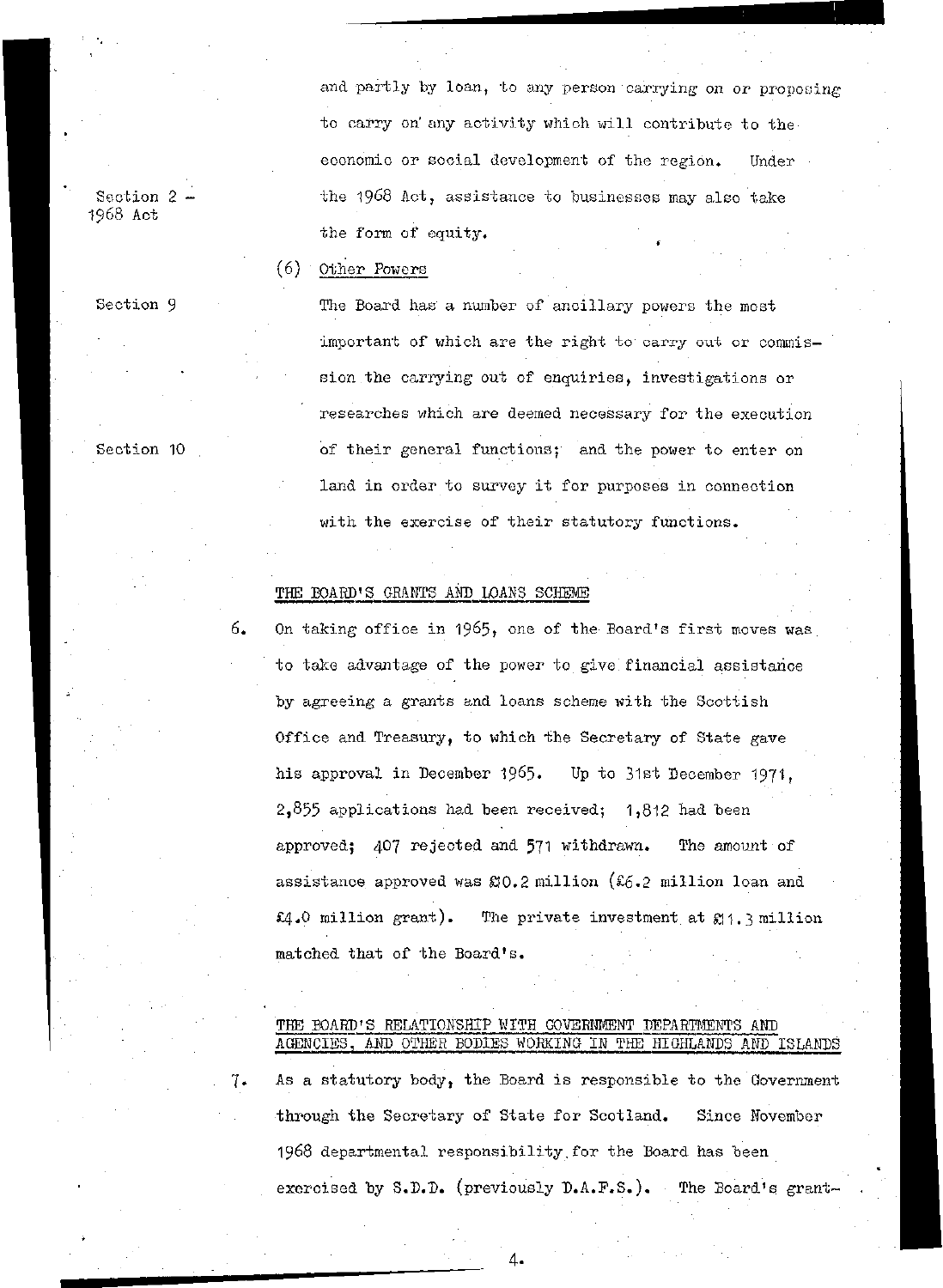in-aid is borne on the vote of the Scottish Development Department and it is through that department that the Board keep the Government informed of their activities and seek approvals and authorisations for actions requiring decision by the Secretary of State under the various provisions of the Act. The arrangement, however, does not mean that one department attempts to cope in detail with all the topics on which the Board have occasion to deal with St. Andrew's House. On specific matters the main point of contact is the department concerned.

8. There are, of course, quite separate from the Secretary of State's departments, a number of other central Government bodies and agencies working in the Highlands and Islands. The two most important from our point of view are undoubtedly the Board of Trade and the Department of Employment and Productivity.

9. The main contact between the Highland Board and the Department of Trade and Industry is on grants and loans work where both organisations are operating broadly similar schemes. Applicants have a choice of going to either organisation.

10. Effective liaison exists with. the Department of Employment and Productivity, both with the Scottish H.Q. and local offices in the Highlands and Islands. We have received help and co-operation in devising and running our campaign "Operation Counterdrift" and . assistance has been given in the many enquiries which we make of the department about labour availability, unemployment, training grants and so on. For our part, we try to keep the department informed about various projects and' developments in which we have an interest.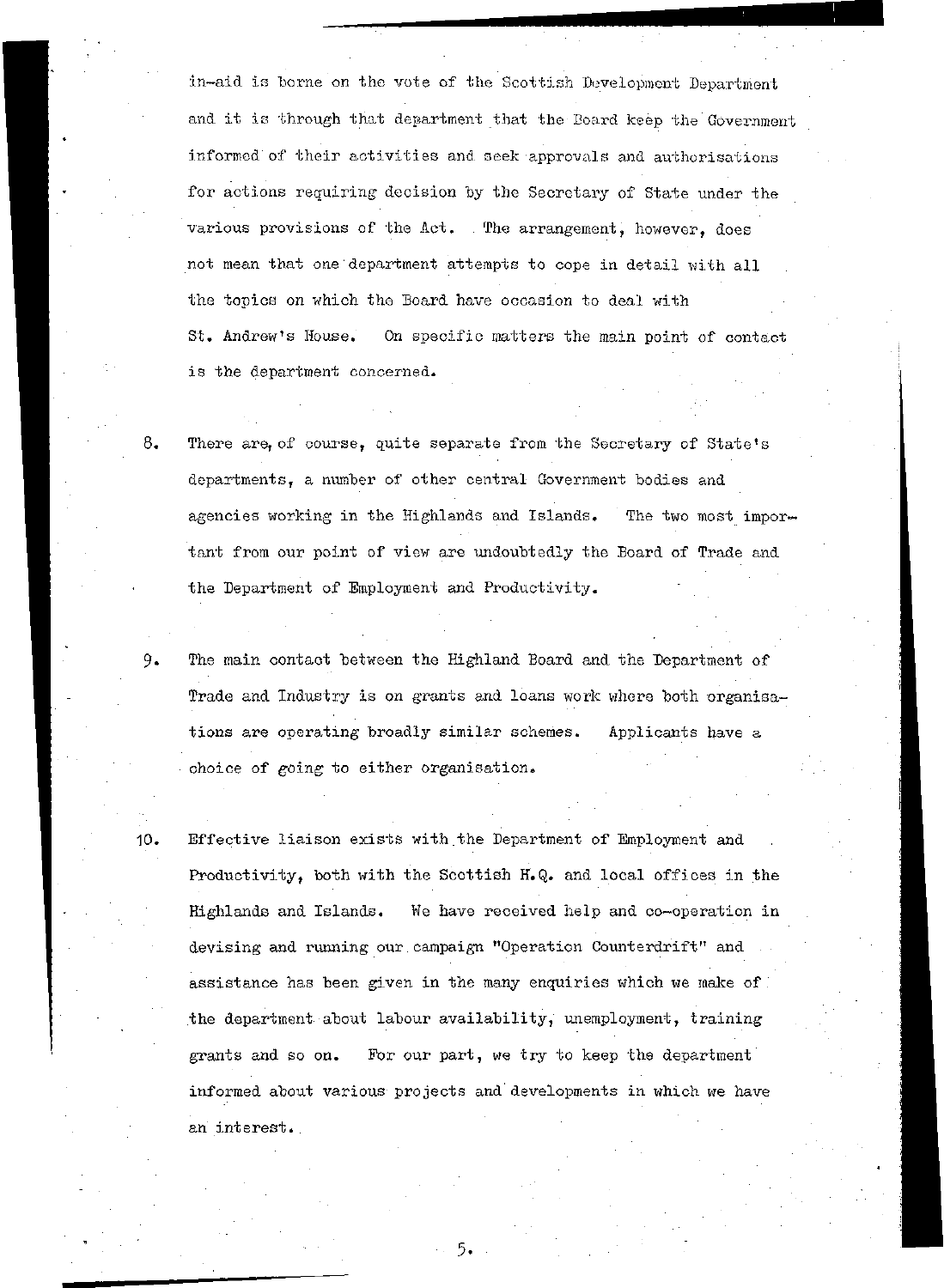11. In addition to central Government departments there are, of course, many other statutory agencies and public bodies with responsibility for aspects of life in the Highlands and Islands and with whom the Board has to consult from time to time. There are, for example, the Crofters Commission, the White Fish Authority, the Herring Industry Board, the Nature Conservancy, the Forestry Commission, the Scottish Tourist Board, the Countryside Commission for Scotland, the Red Beer Commission, the Worth of Scotland Hydro-Electric Board, the Gas-Board, the various Water Boards and so on. Only the Crofters Commission operates exclusively within the same overall area as the Board and here liaison has taken the form of the establishment of a joint liaison committee which meets periodically throughout the year. In regard to some bodies, liaison has been helped as a result of the appointment of Board Members to these bodies, and this obtains in the case of the Hydro~Electric Board where Colonel H.A.C. MacKenzie is a part-time member of the Board, and through the membership of Sir James Mackay, a full-time Member of the Board, of the Countryside Commission and the Scottish Tourist Board.

12.. Within the field of local government, there are some 96 local authorities in the Highlands and Islands, ranging from the seven county councils to the 68 district councils, and it is probably true to say that the Board has had occasion to meet, consult, or to receive representation from all of them at some time or another. It should be stressed in this connection that the Board has no physical planning powers, and this means that the realisation of many economic developments, major and minor, depends on the help and willingness of the local planning authorities to take the requisite action. In turn this entails the maintenance of close and cordial relations between the Board and these authorities.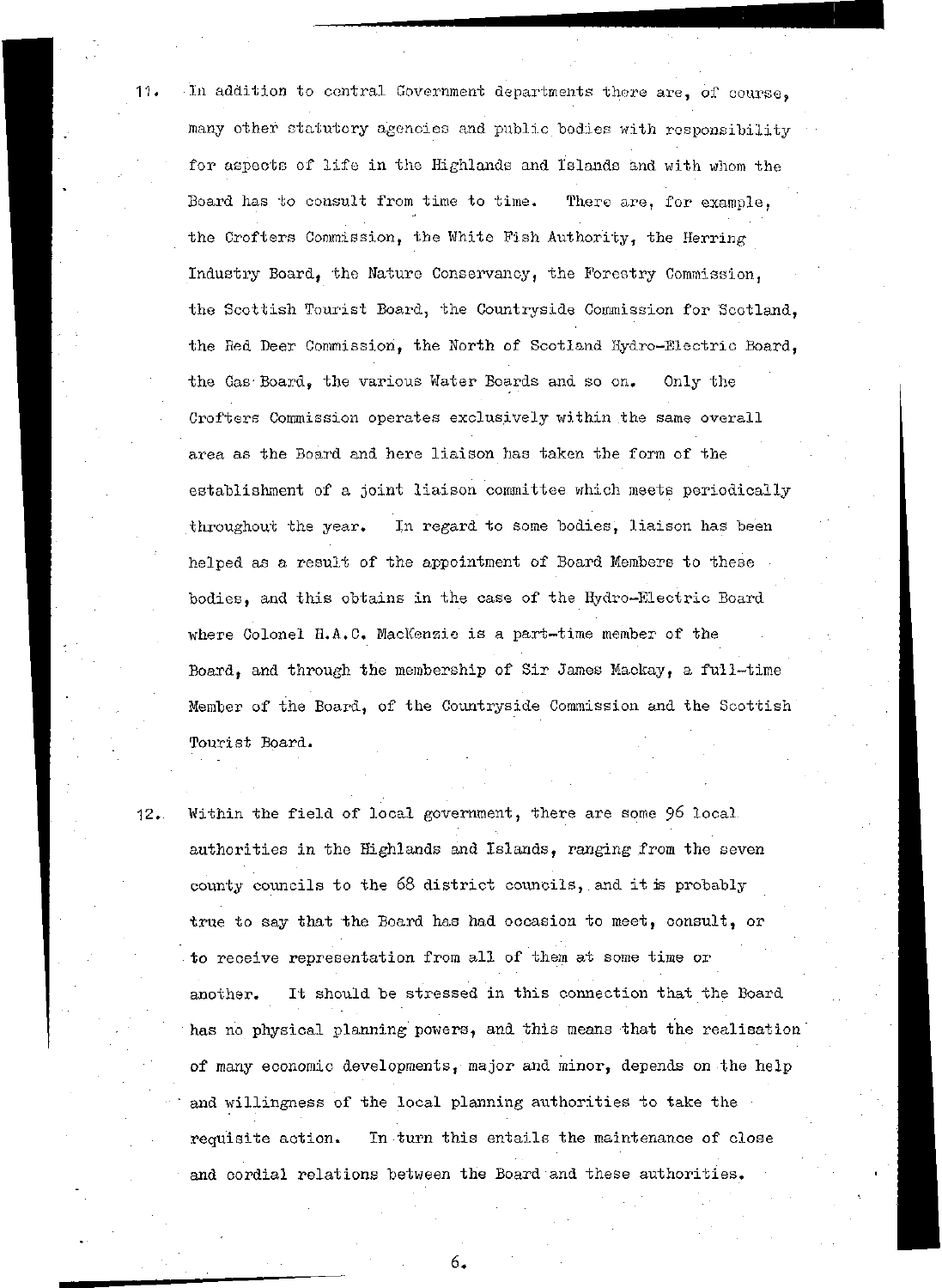- 13. Over and above, there are innumerable representative bodies at work in the region, ranging from bodies such as the National Farmers' Union, including a Highland committee of the Union and its special sub-committee dealing with Moray Firth Development, the Scottish Landowners Federation, the Federation of Crofters' Unions and their constituent Unions, the Scottish Council of Social Service and their local Councils, to numerous local development associations and committees, and cultural organisations such as An Comunn Gaidhealach.
- 14. There is no doubt that the multiplicity of. agencies and bodies involved in tackling Highland problems has not made the Board's job any easier, and indeed it has caused, and continues to cause, a serious strain on the Board's relatively small staff.

### BOARD ORGANISATION

Members

15. Members of the Board are appointed by the Secretary of State under Section  $1(4)$  of the 1965 Act. This provides for a Chairman and six other members of which one may be appointed Deputy Chairman. Schedule 1 of the Act lays down that the majority of the members including the Chairman shall be engaged whole time. The present membership is Chairman, Deputy Chairman, two full-time members and three part-time members.

### Consultative Council

16. The Highlands and Islands Consultative Council, appointed by the Secretary of State under Section  $2(2)$  of the 1965 Act, is charged with the duty of advising the Board on the exercise and performance of their functions. The Council is composed of 36 members representing local authorities, statutory and other bodies, agriculture, education, fishing, forestry and transport. It meets quarterly in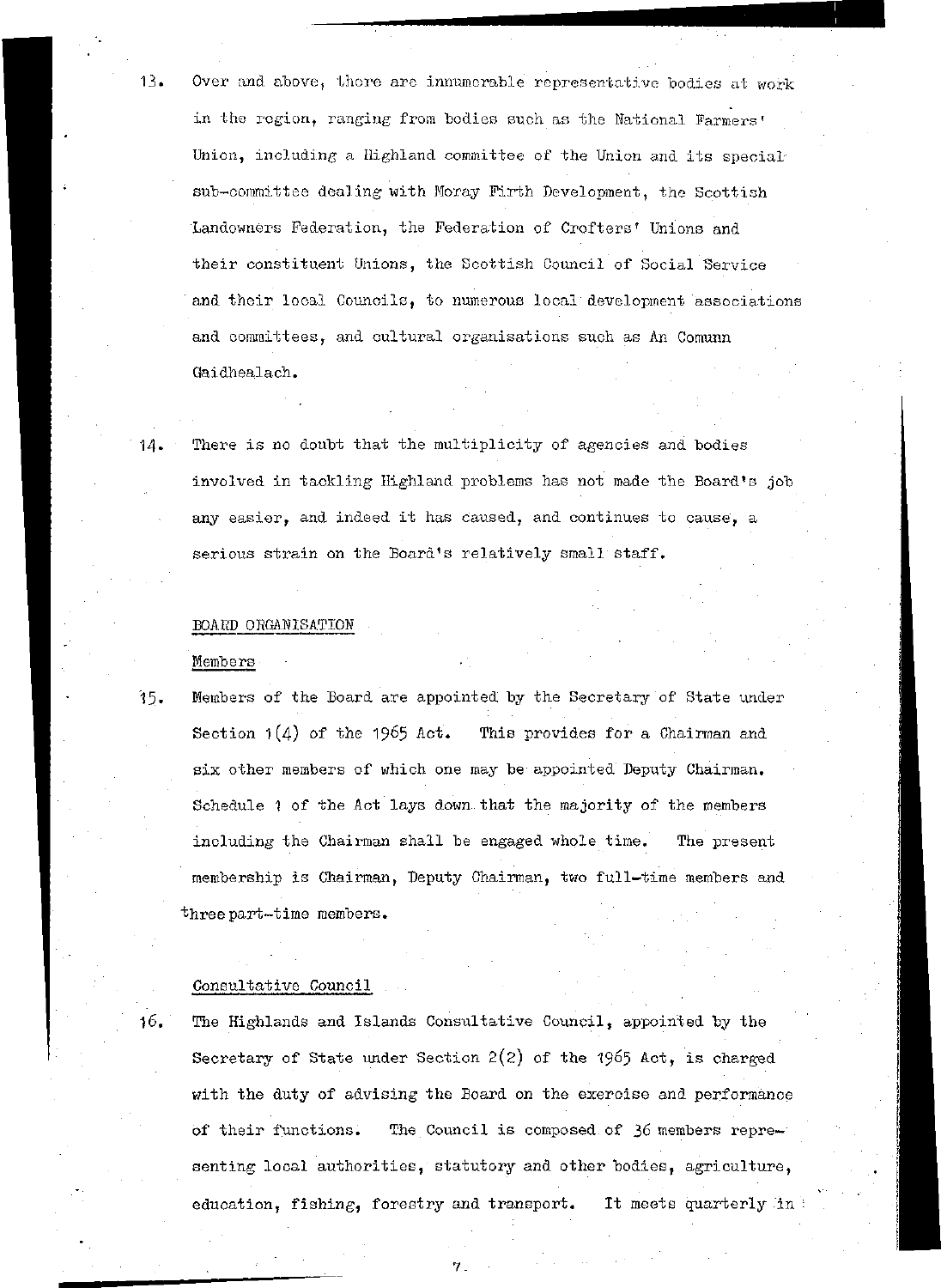full session. Smaller sub-committees deal with specific remits  $(e.g.$  the introduction of comprehensive education in the Highlands and Islands; industrial training; the need for new roads in the Highlands and Islands; the structure of local government; youth activities in the Highlands and Islands).

### Staff

17. The Board appoints its own staff on terms and conditions broadly equivalent to the Civil Service. They have been recruited from central and local government sources and from commerce and industry. The present staff includes a large element with professional background and expertise in the Board's various fields of operations, e.g. accountancy, banking, marketing, hotel management, transport, agriculture, fisheries, regional planning and industrial management. The numbers and gradings of staff are subject to the approval of the Scottish Office and the Treasury.

### .Consultants

18. In addition to their own prefessionally qualified staff, the Board make regular use of consultants' services. These have ranged. from detailed and expert planning and engineering studies to smaller surveys covering such matters as local labour availability.

### Organisation

19« Membership of the Board and the allocation of general responsibilities among Members is as follows:

Chairman Sir Andrew Gilchrist, KCMG Deputy Sir James Mackay, KBE, CB : Board administration,. Chairman tourism

Pull-time Prophet Smith members

A. Forsyth

- 
- : transport, agriculture, forestry and fishing
- : industrial development, promotion, marketing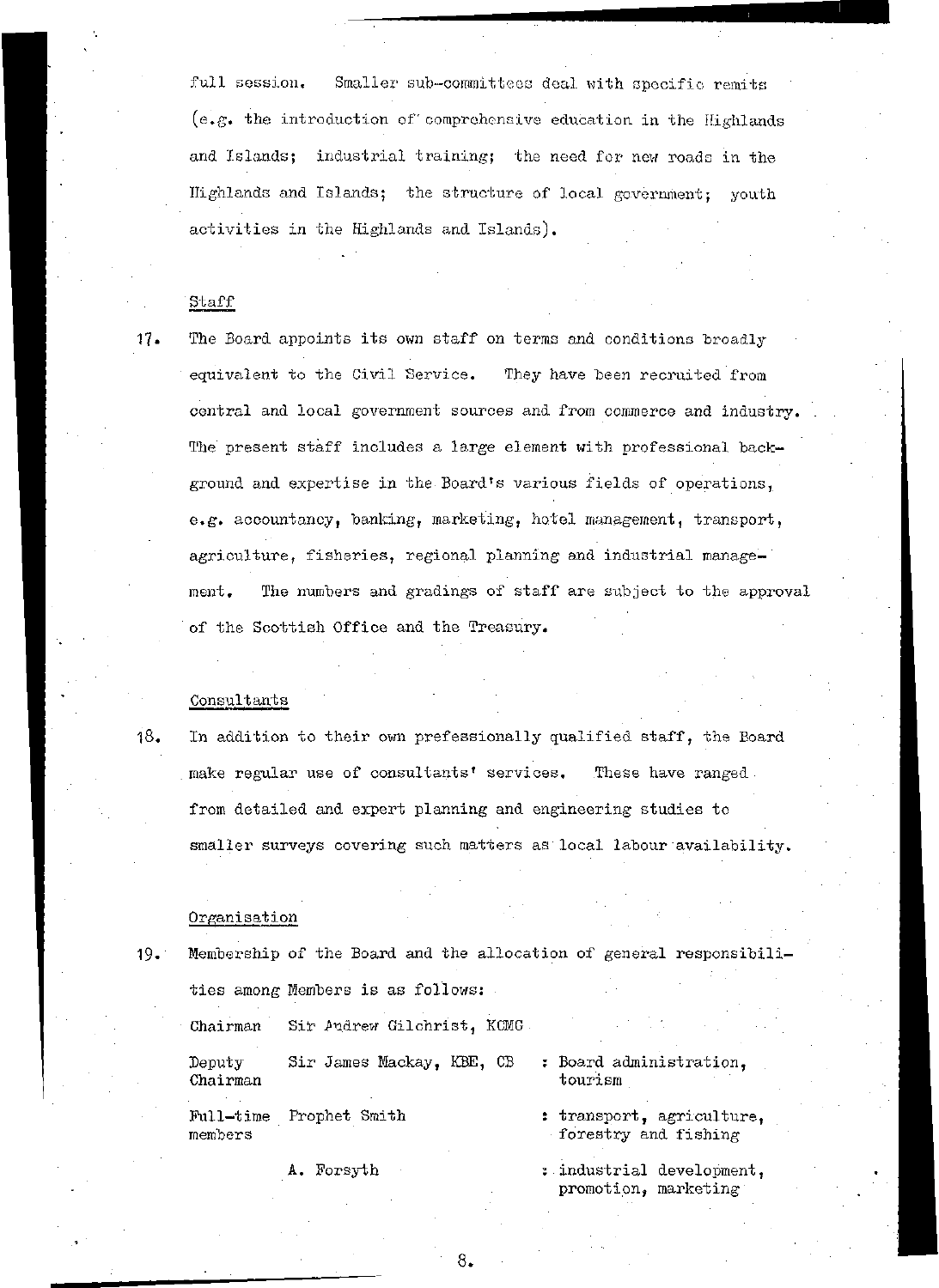members

Part-time J. Shaw Grant

Col. H.A.C. MacKenzie

: no specific responsibili ties

: no specific responsibilities J.M. Raffan : no specific responsibilities •20. The chief official is the Secretary to the Board, who is responsible for submission of policy issues to the Board, co-ordination of work and implementation of Board decisions. Staff are divided into nine divisions and their broad fucntions are set out at Appendix I.

### Procedure

21. All policy and financial decisions are taken by the Board at formally constituted meetings. These normally take place fortnightly although special meetings may be held at 24 hours notice to deal with urgent matters. The practice is for the division concerned to put before the Board a paper proposing a course of action which may or may not. involve the expenditure of money. This paper will be the result of survey work and investigation carried out by Board staff supplemented where necessary by the views of consultants. Where the approval of the Scottish Office and the Treasury are required, negotiations normally take place after the Board's decision in principle to pursue a particular course of action. The circumstances in which the Board must seek statutory approval are set out in paragraph 3 to 5 of this paper; the circumstances in which they must seek approval under the financial terms of their Grant-in-Aid are dealt with in paragraph 25.

### Grants and Loans Applications

22. The Board's powers to give financial help by way of grant and loan are detailed in paragraph 6.

23. Applications from businesses are examined by the Board's accountants to assess their viability in ,a financial sense; they are also examined by qualified staff in the appropriate Division (Tourism,

. 9-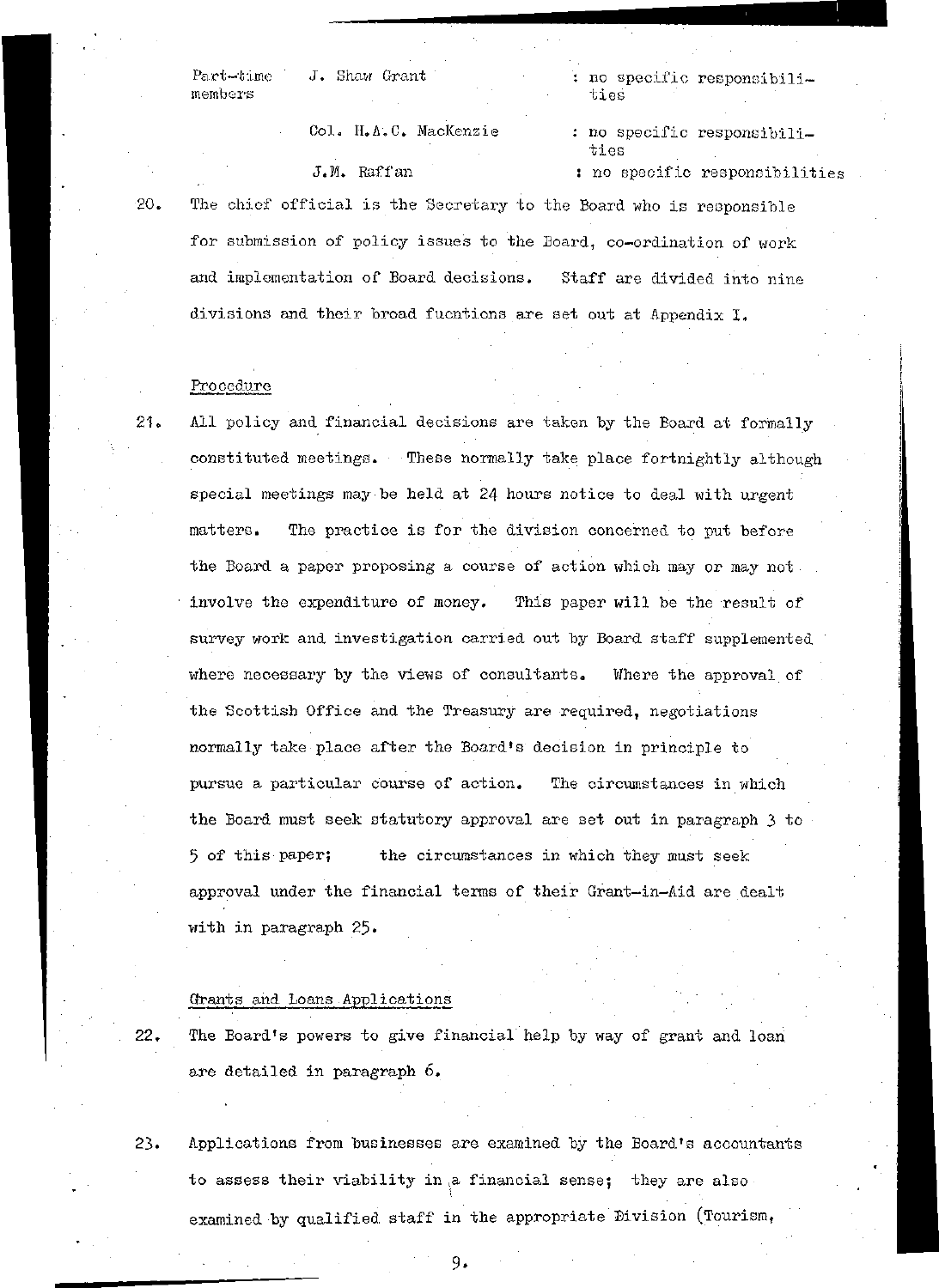Agriculture, Fisheries, etc.) to determine their technical soundness and suitability in a development context. Thereafter they are submitted to the Board who decide whether the application should be accepted or rejected.

24. The way in which the Board operates this scheme is governed by Agreed Arrangements with the Secretary of State and the Treasury. These arrangements spell out the terms and conditions on which funds are made available to commercial enterprises and detail the circumstances in which the Board must seek the approval of the . Scottish Development Department. A summary of the Arrangements is given in Appendix II,

- 25. The circumstances in which, the Board must seek Scottish Office approval are as follows:
	- (a) for projects sited wholly outside the Board's areaj
	- (b) for applications amounting in total to more than  $£75,000;$
	- (c) in any circumstances where the Board wish to go beyond the limited, or over-ride any of the conditions, general or detailed, applying to the Agreed Arrangements

The normal procedure for 'large' cases referred by the Board to the Scottish Office is for S.D.D. to clear cases between £75,000 and  $$150,000$  and for cases in excess of  $$150,000$  to be referred to Treasury and the Department of Trade and Industry (formerly Board of Trade).

### **FINANCE**

### General

26. The Board is financed by a Grant-in~Aid borne on the Vote of the Scottish Development Department. The Board's Chairman is Accounting Officer and is publicly accountable, through the usual machinery of the Comptroller and Auditor General and the Public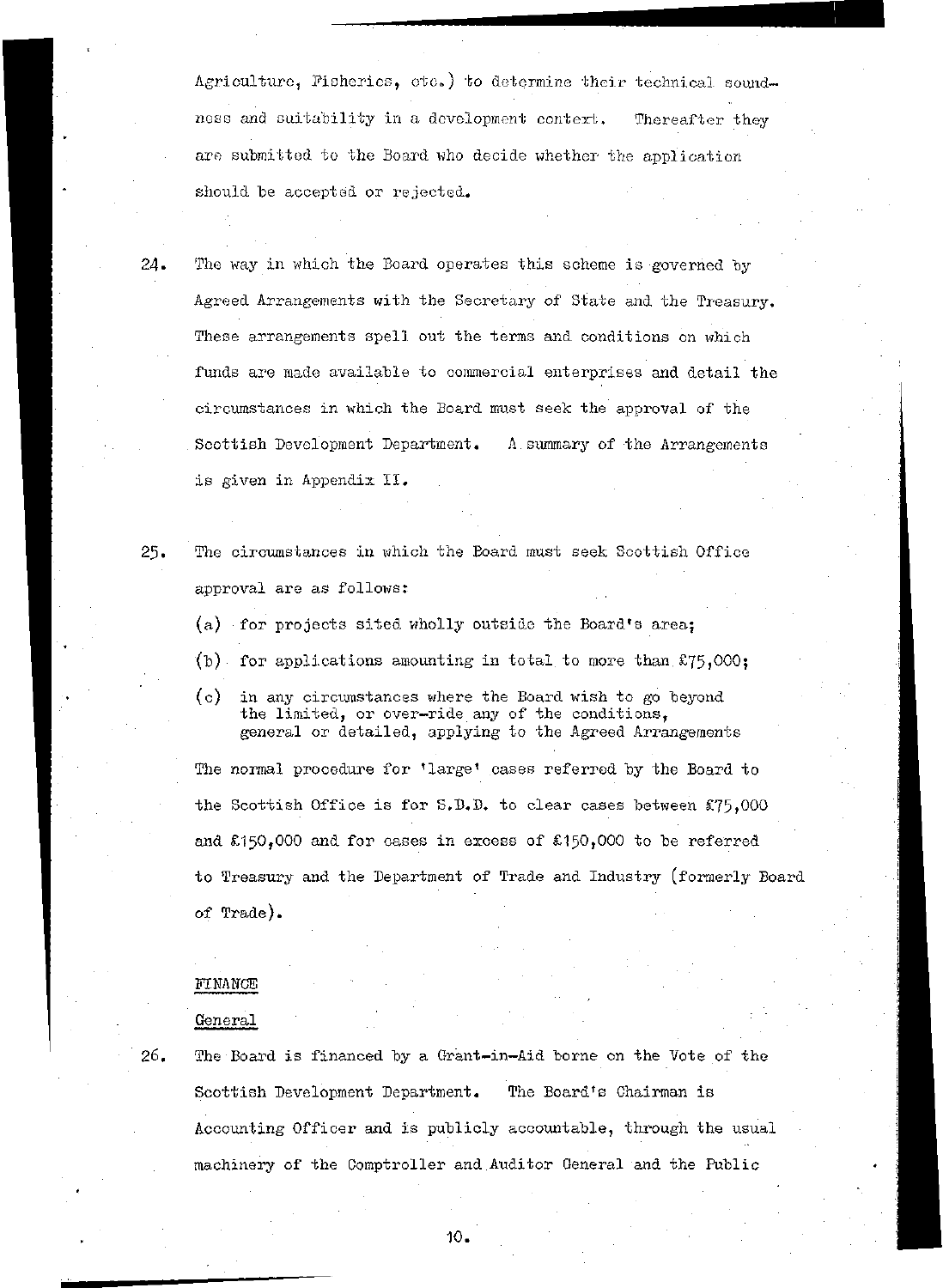Accounts Committee, for the day-to-day expenditure of Board funds.

### Estimates Procedure

2J. In assessing the finance required for the economic and social development of the region the Board follow the usual central Government practice in the preparation of estimates of their requirements. Divisions within the Board each prepare a budget detailing the funds required to meet existing commitments and new work. These budget figures cover general administrative costs, funds required for grants and loans to industrial and commercial concerns, and expenditure on surveys; consultants; construction work; and experimental projects being run by the Board. Final figures are scrutinised and agreed at a meeting of the full Board and are thereafter submitted to the Scottish Office. After negotiation the proposed allocation of funds for the ensuing year is agreed and submitted to Parliament.

### 28. The Board's Estimate contains four main subheads:

- (i) Administration ~ covering separately salaries, travelling, general administration and the expenses of the Highlands and Islands Development Consultative Council
- (ii) Research and Surveys and Publicity covering the fees of specialists and consultants, industrial promotion, surveys  $(e, g,$  mineral resources) and tourist publicity
- (iii) Grants and Loans to Industry
- (iv) Projects and Developments covering the bulk of development work carried out at the Board's own hand, e.g. Hotel Development Scheme, Uist Bulb Scheme, Stornoway fish processing factory, building of factories for lease

### Forward Planning

29. The Board's forward estimating is carried out within the framework .laid down by the Public Expenditure Survey Committee and forward estimates covering the period to 1975-?6 have been submitted to S.D.D. These estimates are subject to the approval of the Scottish Office and the Treasury.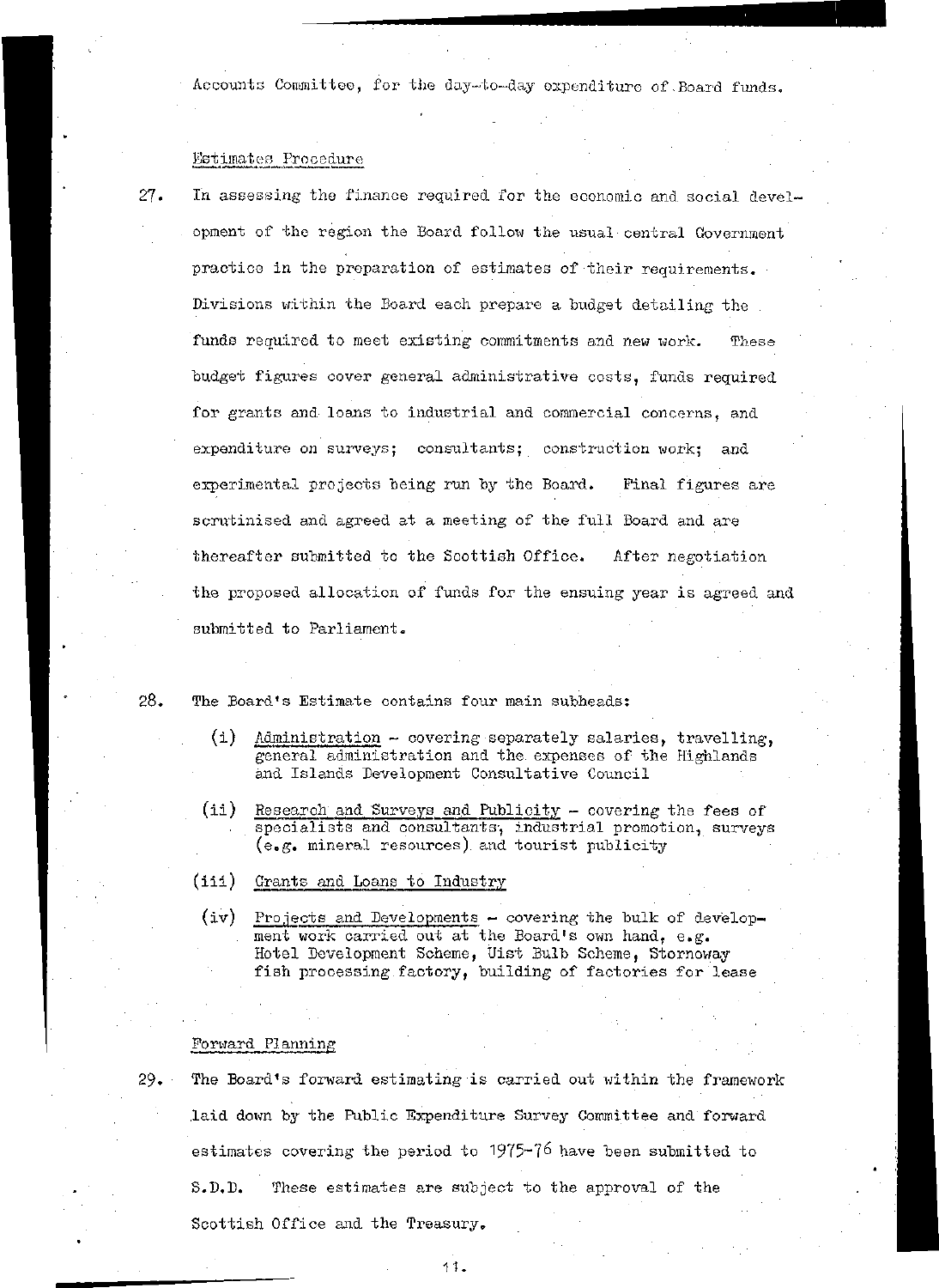### Notes on the Board's Organisation

The Board's staff is organised into nine divisions. The duties of these divisions are given below:-

#### Administration  $1.$

General policy of the Board, Consultative Council, Secretariat, Personnel, Office Services and Accommodation.

#### $2.$ Land Development

Advice on capability and economic use of land for agriculture and forestry. Assessment and control of land development projects. Comprehensive rural development schemes.

#### 3. Finance Division

Financial administration including continuing after-care advice and assistance to clients. Financial and management advice to enterprise in the Board's area.

#### 4. Fisheries

Development of fisheries potential, including provision of vessels, training of crews, assistance to processing and ancillary trades, and fish-farming.

### 5 . Industrial Development and Marketing Division

Attracting new industries and industrial enterprises. Advice to prospective entrepreneurs, and investigating the viability of their proposals. Advice on productivity and related matters. Development of craft industries. Promotion of existing and research into, all forms of passenger and freight transport and ancillary services.

### 6. Information Services

Public relations including press, publications, films. Publicity and advertising.

### Planning and Research and Community Development

Preparation of plans, both long and short-term, for the development of the region and its separate areas and growth points. Research into, and advice on related problems, including mineral and other resources, urban and rural settlements, and infrastructure. Provision of a regional intelligence service.

### $8.$  Tourism  $\qquad \qquad$  .  $\qquad \qquad$  .  $\qquad \qquad$  .  $\qquad \qquad$  .  $\qquad \qquad$  .  $\qquad \qquad$  .  $\qquad \qquad$  .  $\qquad \qquad$  .  $\qquad \qquad$  .  $\qquad \qquad$  .  $\qquad \qquad$  .  $\qquad$  .  $\qquad$  .  $\qquad$  .  $\qquad$  .  $\qquad$  .  $\qquad$  .  $\qquad$  .  $\qquad$  .  $\qquad$  .  $\qquad$  .  $\qquad$  .

Development of tourism, including accommodation, resources, resorts information centres, regional accommodation booking service and publicity campaigns.

### 9. Legal Division

All legal advice and service to the Board.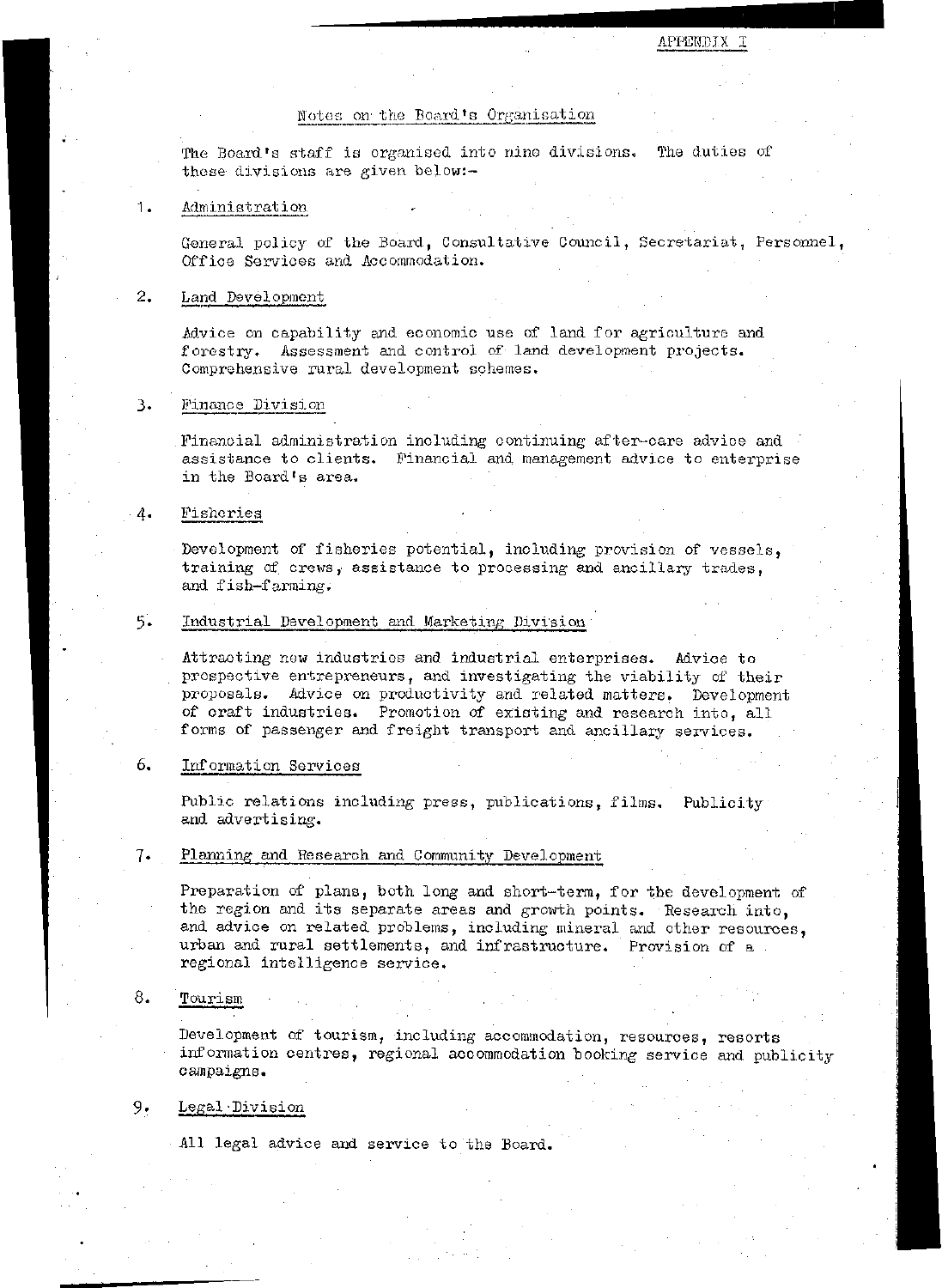### APPENDIX II

## Summary of Scheme of Financial Assistance under the<br>Highlands and Islands Development (Scotland) Acts 1965 and 1968 (Currently under Revision)

### Eligibility

1. Financial assistance by way of loan or grant (Section 8 of the 1965 Act) or the acquisition of shares (Section 2 of the 1968 Act), or any combination of these ways may be given "to any person carrying on or proposing to carry on any industrial, commercial, or other undertaking or any activity which in the opinion of the Board will contribute to the economic or social development of the Highlands and Islands". This, generally means that projects to qualify for assistance should be located wholly or partly within the Board's region. Assistance may be given either for "economic" projects (which will normally be industrial or ' commercial ventures) or "non-economic" projects (which will normally be for social purposes).

### Financial and other Limitations

- 2. Normally, the Board's scheme is limited to applications where the extent of the total assistance asked for does not exceed  $£150,000$ . Applications for larger sums are intended to be submitted, as before, to the Department of Trade and Industry under the Local Employment Acts.
- 3« No application for a project rejected by the Highlands and Islands Development Board or the Department of Trade and Industry will be reconsidered by either body for a.period of twelve months.

### Assistance for Economic Projects

4. Financial help is divided into normal "removal" and special "supplementary" grants, loans, and the.taking of shares, or any combination of these forms of assistance.

### Normal assistance

- 5- Building Grant can be applied for at the standard Local Employment Act rate (at present  $35%$  or  $45%$  of approved cost according to circumstances) for new constructions or for extensions or substantial modifications to existing buildings provided there are development implications.
- 6. Building Loans (of up to 50% of approved cost) can be advanced, repayable normally over a period of up to twenty years for the same kind of work' as is eligible for grants.
- 7- Plant and Equipment Loans, repayable over a period of up to ten years, can be advanced on the cost of essential approved items.
- 8. Working Capital Loans related to expansion, development or re-organisation and repayable over a period of up to ten years, can be given.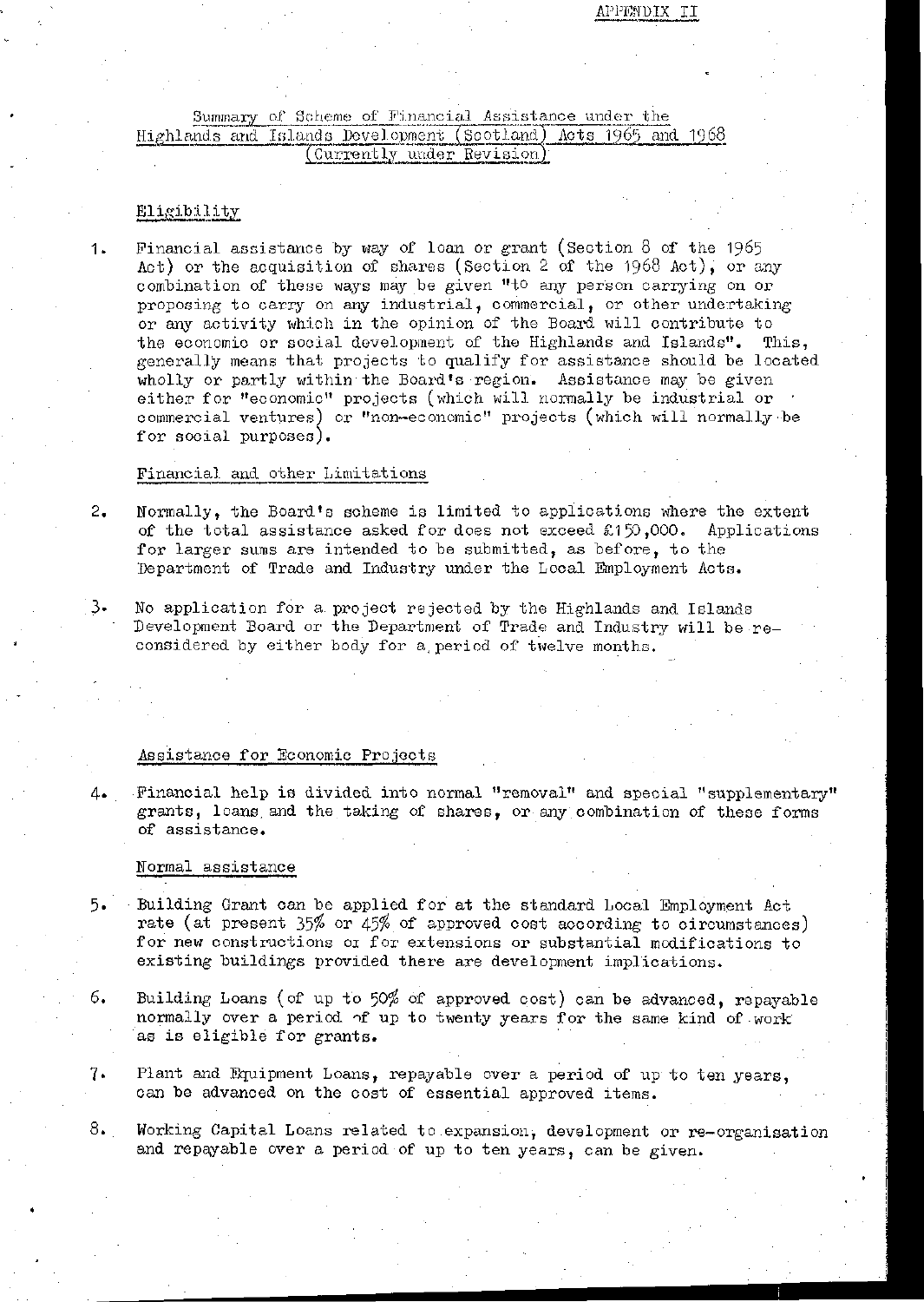### APPENDIX II

### Special Assistance

9. All cases are considered very carefully on their merits, but generally, the Board expect that to be successful, applications for "special" grantaid, up to a maximum of £15,000, for each project or 20% of the total cost of the project whichever is the greater, must satisfy all the following criteria - given the assistance asked for, the project shows reasonable prospects of eventual economic success; project is not likely to develop or succeed if only "normal" assistance is given; the project is needed to ensure the proper development of the area in which it is to be located. Other factors which are taken into account are whether there are any special cost features (e.g. special training needs not met from normal sources of financial help, high cost of building or equipping because of remoteness) or whether the project is of special significance and potential for the development of ancillary and other enterprises in the area where it is to be located.

### Conditions Including Rate of Interest

10. Assistance by way of grant and loan is given on terms and conditions, for example as.to interest, comparable with that applicable under the Department of Trade and Industry schemes.

### Employment Implications .

11. No applications for assistance for an "economic" project can be favourably considered by the Board unless the project results in additional employment for people living in the Highlands and Islands; or is necessary to prevent unemployment in the region. In considering applications the Board must have regard to the amount of assistance requested in relation to the number of new jobs likely to be created.

### Assistance for Hon-Economic Projects

- 12. Financial help by way of grant or loan may be made for projects which are non-economic, i.e. which are social or partly social in character.
- 13. These arrangements are subject to review from time to time.
- 14. Assistance is subject to an overall limit of  $\epsilon$ 4,000 on any one project. Apart from recreational or social cases which involve S.E.D. aid the Board cannot give assistance if other Government finance is involved. Where S.E.D. assistance has been or is being obtained the Board expect the applicant to match their contribution £1 for £1.

### Total Contribution frgm the Public Sector

15. Assistance from any part of the public sector, including Government Departments and agencies and local authorities, in any one case shall not normally exceed 50% of the overall cost of the project but in exceptional cases the Board may go up to 70% provided that the average over all the cases handled in any year by the Board shall not exceed 50%.